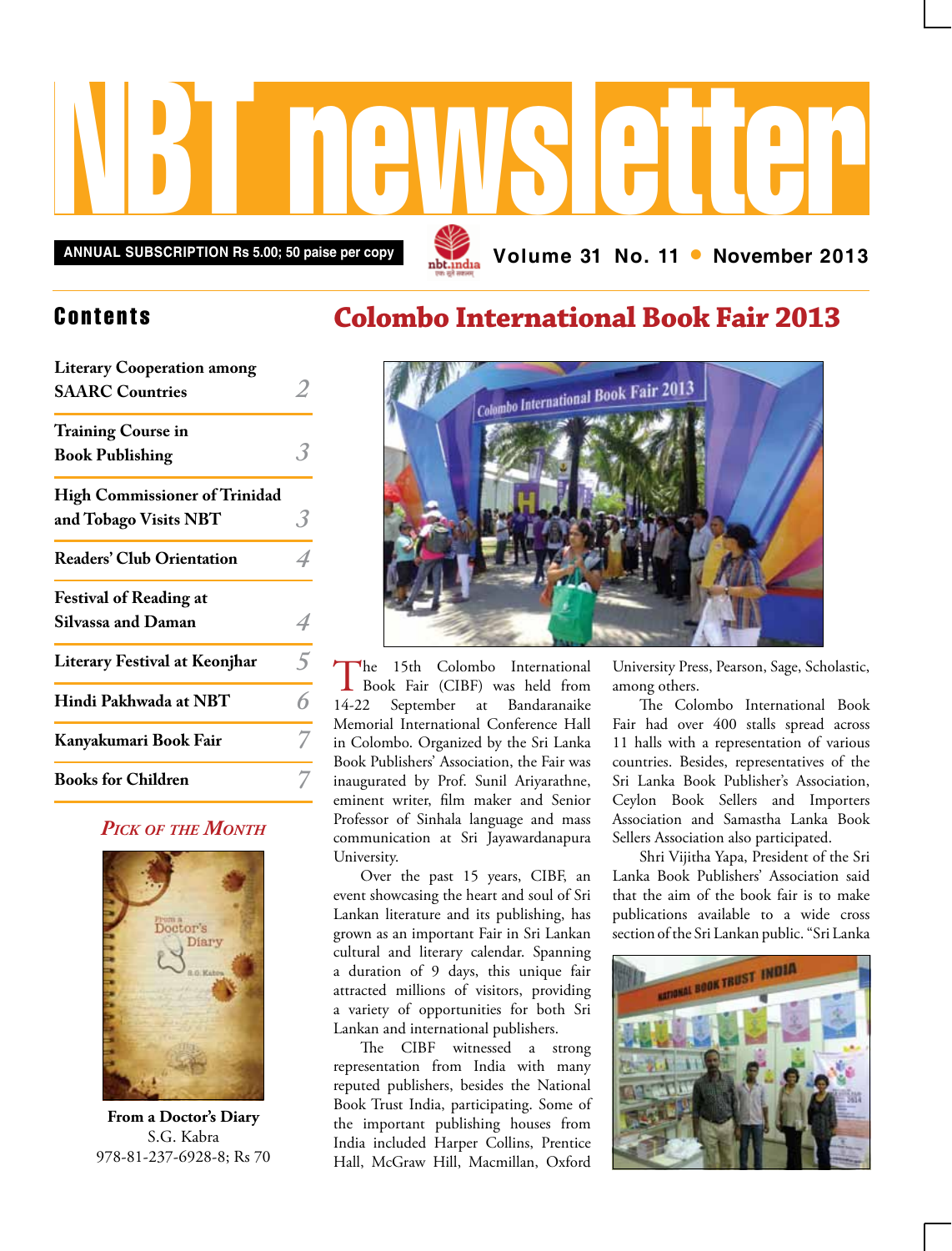has a literacy rate of 92 per cent and we hope activities like this, where a lot of concentration is on educational books, will enable the country to reach 100 per cent literacy soon," Shri Yapa added.

Shri M. Ramachandran, Director, India Cultural Centre, High Commission of India, Colombo and Dr. Sanjay Garg, Deputy Director,

SAARC Cultural Centre, Sri Lanka were some of the dignitaries who visited the NBT stall.

The National Book Trust, India showcased about 300 titles both in English and Tamil. NBT stall attracted a



steady stream of visitors.

On the sidelines of the Fair, an anthology of Sri Lankan poetry, titled *Mirrored Images*, published by the NBT, India was released at the India Cultural Centre, Colombo. Shri Y.S Sinha, High

Commissioner, Indian High Commission released the book. The Guest of Honour at the function was Shri Vasudeva Nanayakkara, Minister for Languages and Social Integration. Shri M.A. Sikandar, Director, NBT, was also present on the occasion. Edited by Shri Rajiva Wijesinha, a Member of Sri Lankan Parliament and an

eminent scholar, the book brings together representative works of some of Sri Lanka's most respected poets writing in Sinhala, Tamil and English.

Shri T. Mathan Raj, Tamil editor, represented NBT at the Fair.

### **Literary Cooperation among SAARC Countries**

In a significant initiative, to promote exchange of literature among SAARC countries, the NBT India will associate with SAARC Cultural Centre, Colombo, Sri Lanka, to bring out literary works from SAARC countries in Indian languages. In a discussion held with Dr. G.L.W. Samarasinghe, Director, SAARC Cultural Centre; Shri M.A. Sikandar, Director, NBT broadly outlined the various areas of cooperation between the two organisations.

The major areas of cooperation proposed are: joint publications; translations in Indian languages of literary works from SAARC countries; organise joint book promotion events such as book fairs, workshops and literary festivals etc. and participate in



such events; exchange of publications.

Besides, the SAARC Cultural Centre was requested to participate regularly at the New Delhi World Book Fair. Writers from SAARC countries would be invited for various book reading sessions, book release functions and other literary events held across these countries. The NBT would also be offering capacity building expertise to the publishing industry in SAARC countries by organising publishing courses and other specialised training programmes. It was also suggested that NBT may initiate a new series of books called 'SAARC Literature' for which SAARC Cultural Centre will provide financial assistance to support and sustain the series on a long term basis.

Shri M.A. Sikandar said that this collaboration with SAARC Cultural Centre could go a long way in familiarising the literatures and writers of these countries among each other. Further, it would establish strong cultural links among these countries and encourage exchange of ideas on a regular basis.



**2 NBT Newsletter november 2013**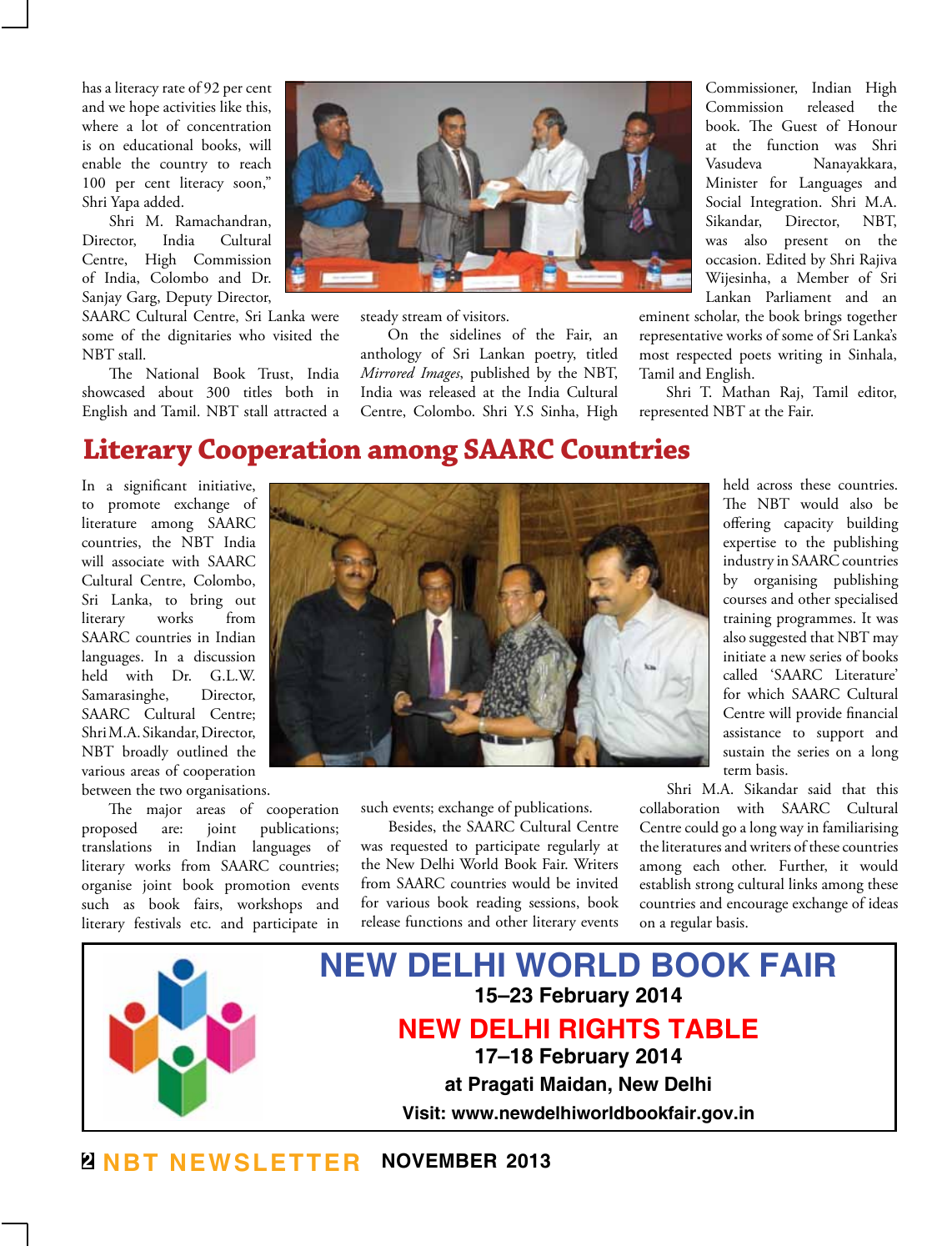# **Training Course in Book Publishing**

KWe writers and publishers<br>
depend on the young depend on the young professionals of the industry to infuse new ideas and to take forward the industry to newer achievements. As far as the publishing industry concerned, sky is the limit," said Shri A. Sethumadhavan, Chairman, NBT while inaugurating the annual 4-week Training Course in Book Publishing organised by the National Book Trust, India at Nehru Bhawan, New Delhi from 2 to 28 September 2013.

Shri A. Sethumadhavan discussed the huge possibilities that the Indian Publishing Industry offers for aspiring professionals. "This programme will give you all a fair idea about the industry as a whole and will help to learn and hone your skills", He added addressing the participants.

Shri M.A. Sikandar, Director, NBT welcomed the guests and the participants of the course. He said that the publishing course would be interactive and quite informative, and help participants to begin their career in publishing industry, after completion of this course. Shri Sikandar also added that NBT had been organizing the annual course for the last 17 years, and several professionals who are today heading big houses were once part of this course.



Today there is a clear need for trained professionals in different areas of publishing — editing, production, design, sales and marketing. In order to meet this demand, National Book Trust, India (NBT) has



been organising courses in publishing in Delhi as well as in other parts of the country, keeping in view the needs of the language publishing. Besides, the Trust is also collaborating with Calcutta University and Ambedkar University to offer Post-graduate Diploma courses in publishing.

The Training Course in Book Publishing is aimed at giving the participants an overview of publishing. Hands-on experience and interactive sessions form an

important segment of the course. Visits to publishing houses, library and printing press are also arranged to enhance the practical knowledge of the participants.

This year, more than 30 participants from various parts of the country enrolled in the course. Besides strengthening the knowledge in different aspects of publishing, the course also helps the participants to take up publishing as a career.

The faculty members have been chosen from leading publishing houses of the country, which includes names like Sridhar Balan, G.S. Jolly, Mukul Sehgal, B.N. Varma, Dinesh Sinha, Sharmila Abraham, V.K. Karthika, Arpita Das, Atiya Zaidi, Joseph Mathai, and others.

The publishing course was coordinated by Shri Sumit Bhattacharjee, Asst Director (Projects & Training) NBT.

# **High Commissioner of Trinidad and Tobago visits NBT**

His Excellency Mr Chandradath Singh, High Commissioner of Trinidad & Tobago to India, visited the office of the National Book Trust at Vasant Kunj, New Delhi. He held wide ranging discussions with Shri A. Sethumadhavan, Chairman, NBT and Shri M.A. Sikandar, Director, NBT on various areas of cooperation including participating in each other's book fairs and other book related events.



H.E. Mr Chandradath Singh also visited the NBT bookshop and the NCCL Library and was impressed by the wide range of books in all Indian languages and covering large number of subjects.

He also appreciated NBT's efforts in promoting books and the reading habit in the country through various book-related activities and book exhibitions, book fairs and others.

**november 2013 NBT Newsletter 3**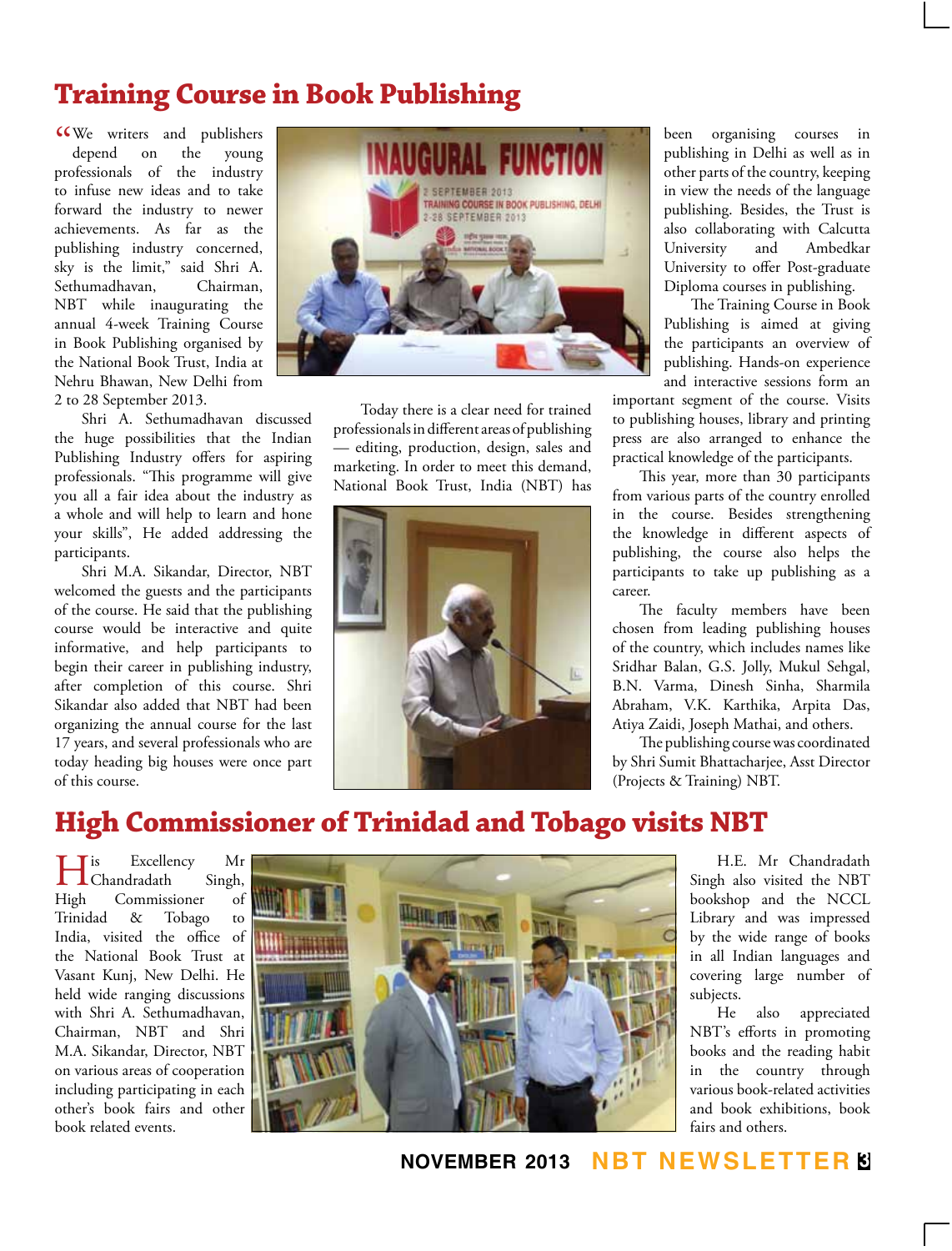### **Readers' Club Orientation Programmes**

W/ith a view to promote reading habit among children and strengthen the cause of children's literature, two orientation programmes for teachers on 'How to Run a Readers' Club' were organised by National Centre for Children's Literature (NCCL), a wing of NBT, at Kharagpur (West Bengal) and Bhavnagar in July 2013.

The Readers' Club Orientation at Kharagpur was

held at the South Eastern Railway Girls Sr. Secondary School on 18–19 July 2013. Shri R.K. Kalshrestha, Division Railway Manager inaugurated this 2-day event along with an exhibition of NBT's books for Children. Shri Prempal Sharma, Executive Director, Railway Board, Shri Manoj Panday, Chief Personnel Officer and several dignitaries from the Ministry of Railways graced the session.

The 2-day event was attended by teachers, principals and librarians of over 30 schools under South Eastern Railways. Various sessions in the programme discussed about the changing trend and dimensions of reading, creative writing, storytelling skills, how to select a book



for children's pleasure reading and the methods to hold interactive sessions with authors and people connected with the world of reading. With the resource support from Dr. Kripa Sankar Chaubey and Smt. Sailabala Mahapatra, popular authors and educationists; Smt. Karabi



Mukhopadhyay, Principal, Railway Girls, Sr. Sec. School; and Shri Manas Ranjan Mahapatra, Editor, NBT-NCCL coordinated the event.

NBT and Bhavnagar Zilla Prathmik, Siksha Sangh, the district level teachers' body of Bhavnagar, Gujarat, organised the Readers' Club Orientation for teachers at Bhavnagar on 23 July 2013. Over 100 teachers and educators attended the

programme.

The event was inaugurated by Dr. Nalin Pandit, former Director, GCERT. Dr Pandit spoke about the importance of books and reading as well as the bookrelated activities in the school libraries. The resource persons discussed the various means and modes for developing an atmosphere for children's joyful reading. Several pleasure reading promotional activities were discussed and enacted in various sessions. With the resource support from Shri Parikshit Jushi, eminent journalist and educational activist, and the various office bearers of the teachers body, the event was coordinated by Shri Bhagyendra Patel, Gujarati editor, NBT.

## **Festival of Reading at Silvassa and Daman**

Mational Book Trust, India<br>in collaboration with the Department of Art & Culture, Union Territory of Daman & Diu, organised two 2-day Festivals of Reading at Silvassa and Daman on 11-12 and 13-14 September 2013, respectively. An exhibition of books as well as art workshops, interactive sessions and Readers' Club orientation programmes for school teachers were organised as

part of the Festival. The programmes were organised by the NCCL.

The Festival at Silvassa was inaugurated by Shri Sunil Saxena, Secretary, Department of Art & Culture, Daman & Diu at Govt. Higher Secondary School, Silvassa. While appreciating NBT's efforts to promote reading habit in



the country, Shri Saxena hoped that NBT will continue to organise such events in small towns and villages more often so as to reach the masses.

The Festival at Daman, held at Govt. Sr. Secondary School, Moti Daman, was inaugurated by Shri Lalubhai B. Patel, MP, Daman and Diu. Shri A. Abraham, Secretary, School Education, Shri Sunil Saxena and Shri Aabid Surti, eminent cartoonist were the guests of honour at the occasion. Shri Patel stressed on the need to publish more books for children on Indian themes.

Shri Aabid Surti conducted workshops for teachers and children on cartoon making at both the places as well as interacted with the participants on 'Art as a Career'.

Over 30 schools of Daman were enrolled in the Readers' Club Movement on the occasion and the teacher coordinators were oriented on 'How to Run a Readers' Club'. Ms. Usha Nair, Regional Manager (WRO, NBT, Mumbai) and Shri Manas Ranjan Mahapatra, Editor, NCCL, coordinated the Festivals.

### **4 NBT Newsletter november 2013**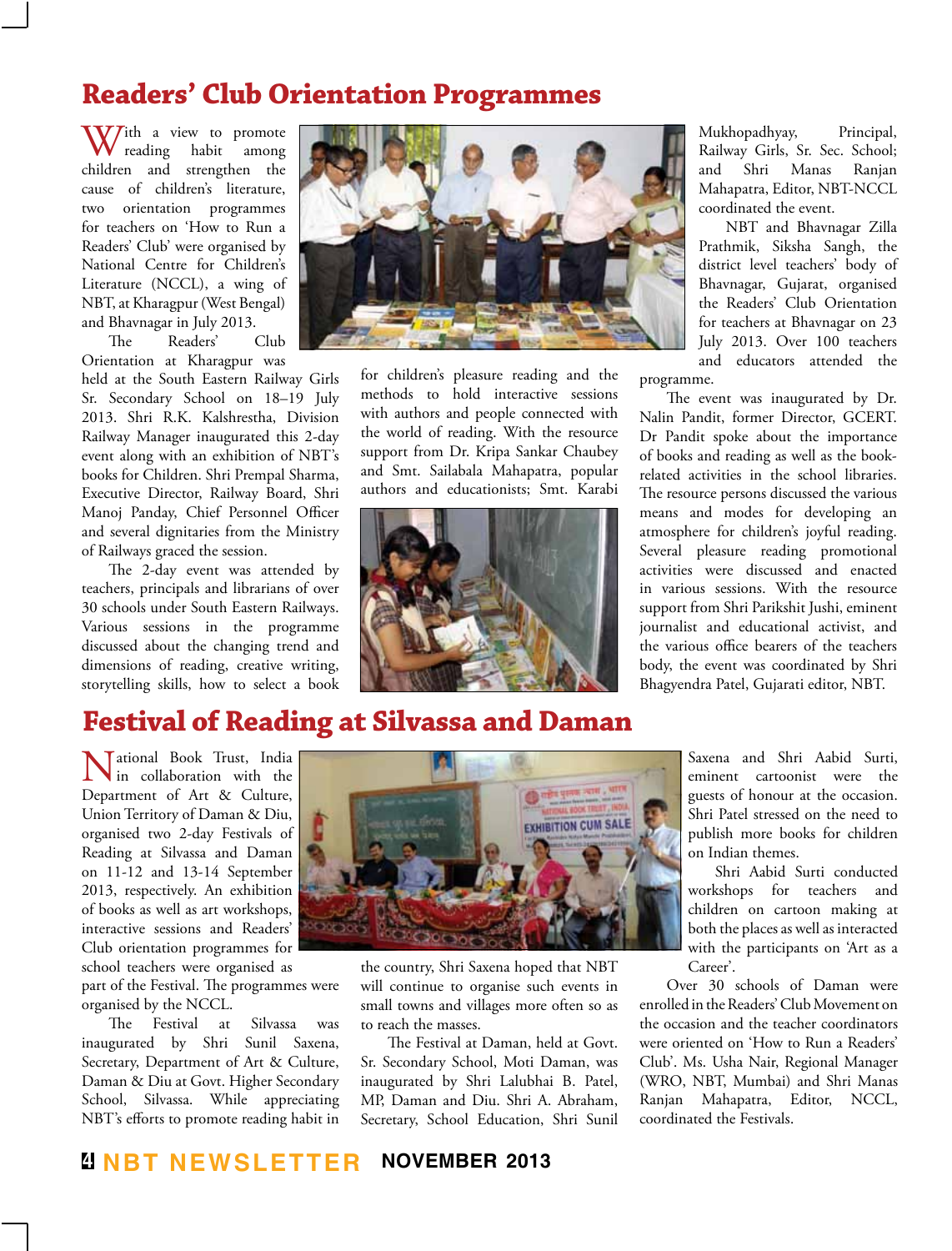## **Literary Festival at Keonjhar**

A two-day literary festival<br>
organised by National Book Trust, India was held on 7-8 September 2013 in the auditorium of the District Institute for Education & Training, Keonjhar, Odisha.

Inaugurating the festival, Jnanpith awardee and eminent writer in Odia and English Dr Pratibha Ray said books, the unfailing friends of humans, are the perennial source of joy, though she

regretted the languishing trend of reading habit in Odisha. She further added that peoples' unscrupulous craze for material gains has turned them away from books resulting in cumulative tension and frustration.

On the occasion, four books in Odia and published by the National Book Trust, India were released by the dignitaries namely: translations of *Traditional Indian Theatre*, *Hot Days Long Nights*, *Hanged for their Patriotism* and *Selected Writings of Madhusudan Das*.

Dr Bijayanand Singh, the President of Utkal Sahitya Samaj and the Guest of Honour at the occasion, praised NBT's commendable role in organising such programmes for promotion of reading habit in rural and tribal areas of the state. Prof. Pritish Acharya focussed on the role of Madhusudan Das and the unification of Odisha.

Presiding over the meeting, Padmashri awardee Tulasi Munda, a veteran social



activist, committed to the cause of education and reading, emphasised on the need for promotion of reading habit in tribal areas and spoke on the trials and tribulations an illiterate and uneducated person undergoes.

Shri Khageswar Nayak, Principal, DIET, welcomed the guests present on the occasion. Shri Ranjan Pradhas coordinated the programme and offered the vote of thanks.

In the 'Meet the Author' programme, noted Odia poet and critic Prof. Sarat Chandra Pradhan and short story writer Dr Bourahari Das shared their deep creative experiences with the audience and happily answered the questions and queries relating to their literary creations. Dr Sangram Jena, a prominent translator presided over the meeting.

The first session on the second day of the two-day literary festival had a symposium on 'Promotion of Reading Habit in the Tribal Areas'. It was presided

over by Prof. Basudev Chhatoi, Chairman of Council of Higher Secondary Education, Odisha.

Participants in the session included Dr Bimbadhar Behera, President, Milani Sahitya Sansad, Keonjhar; Dr Paramanand Patel, researcher on tribal language and culture; Shri Ramakant Jena, a prominent literary activist in the rural areas; Shri Bhay Dwivedi, the columnist, editor

and social activist; Dr Govind Chand, children's writer; Shri Rabindra Kumar Nayak, translator, working on promotion of reading habit among students in the rural belt. All the participants unanimously stressed on the active and empathetic role of the general public, the NGOs and the governments in promotion of reading habit in tribal areas.

In the second session a Juanga community of Keonjhar District presented tribal songs through group dance.

A large number of intellectuals and litterateurs of the city, including teachers and students of DIET, Keonjhar attended the function with fervour and enthusiasm. The two-day book exhibition organised by Eastern Regional Office of the NBT was marked with tremendous eagerness from the book lovers that triggered encouraging sales of NBT books. The event was widely covered by media.

Dr Pramod Sar, Odia Editor, NBT, coordinated the programme.



**november 2013 NBT Newsletter 5**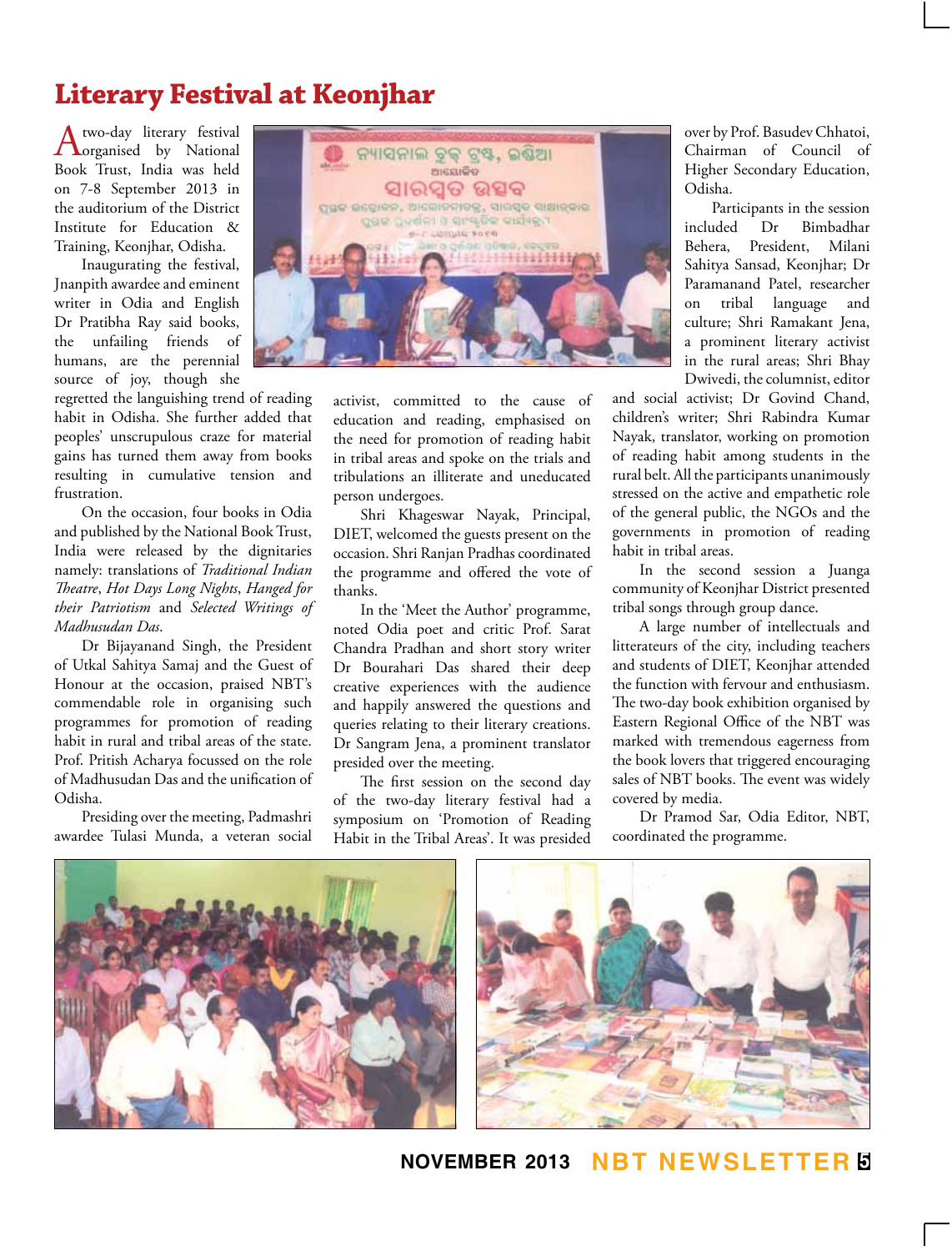# **Hindi Pakhwada at NBT**

Tational Book Trust, India celebrated the annual Hindi Pakhwada from 1 to 15 September 2013, with a view to promote the use of Hindi in the government offices.

A two-day Hindi competition was held for the employees of the Trust at the Nehru Bhawan, New Delhi on 4 and 5 September 2013.

Flagging off the two-day competitions at the Trust, Shri M.A. Sikandar, Director NBT stressed on the need to use Hindi in official work

more often. Ms Farida M. Naik, Joint Director (Admn. & Fin.) NBT encouraged the employees of the Trust to participate in the competitions in larger numbers.





Ms Uma Bansal, Editor & Hindi Officer, NBT welcomed the participants and spoke about the competitions to be held and their importance in promoting Hindi in the office.

An Essay Competition in Hindi was held on 4 September 2013, where the participants were given three topics to choose from and express their views on the subject in Hindi. On 5 September 2013, a Noting & Drafting competition was held, where the participants were given a printed question paper to solve, which included letter writing, official noting/drafting, and use of Hindi official terms into sentences.

Ms Rakesh Sharma, Director, Department of Hindi Official Language, Ministry of HRD, was the Chief Guest at the function. Welcoming Ms Sharma, Ms Farida Naik talked about how NBT makes efforts to use Hindi in everyday official working. Ms Rakesh Sharma expressed her happiness at the enthusiasm in the NBT employees to take part in the competition, which she said is a positive way to promote the use of Hindi in the offices.

The winners at the competitions were adjudged at first, second, third and consolation places, and were awarded cash prizes.



#### **Obituary**

Smt. Balwant Kaur, Shri N.S. Rajendra and Shri Vijay Pal, former employees of the Trust, passed away recently.



Smt. Balwant Kaur, Exhibition Assistant, retired from the services of the Trust in 2010 after serving for 37 years in various sections.

Shri N.S. Rajendra, retired in 2006. Joined NBT in 1989, he was the Regional Manager of Southern Regional Office, Bangalore.





Shri Vijay Pal joined the National Book Trust in 1980 and retired in 2010 as the Deputy Director (Exhibition).

We at NBT offer our deep condolences to the bereaved families.



The former Union Minister, Mohan Dharia, passed away at a hospital at Pune on 14 October 2013. He was 88 years old. He was accorded a state funeral.

Shri Dharia was born on 14 February 1925 in Raigad district of Maharashtra. A lawyer by

profession, he was a part of the Praja Socialist Party during the Freedom struggle. While serving as the Minister of State in the Indira Gandhi government, he fiercely opposed the Emergency. This earned him the title of 'Young Turk'. Later, as a member of the Janata Party, he served as the Union Commerce Minister.After retiring from active politics, Shri Dharia led a movement for water conservation through his organisation, Vanrai.

Shri Dharia was also the author of many books and articles, including the book *India's Glorious Freedom Struggle and the Post-Independence Era*, published by the National Book Trust, India.

Shri Mohan Dharia was awarded the Padma Vibhushan in 2005.

We at NBT offer our deep condolences to the bereaved family.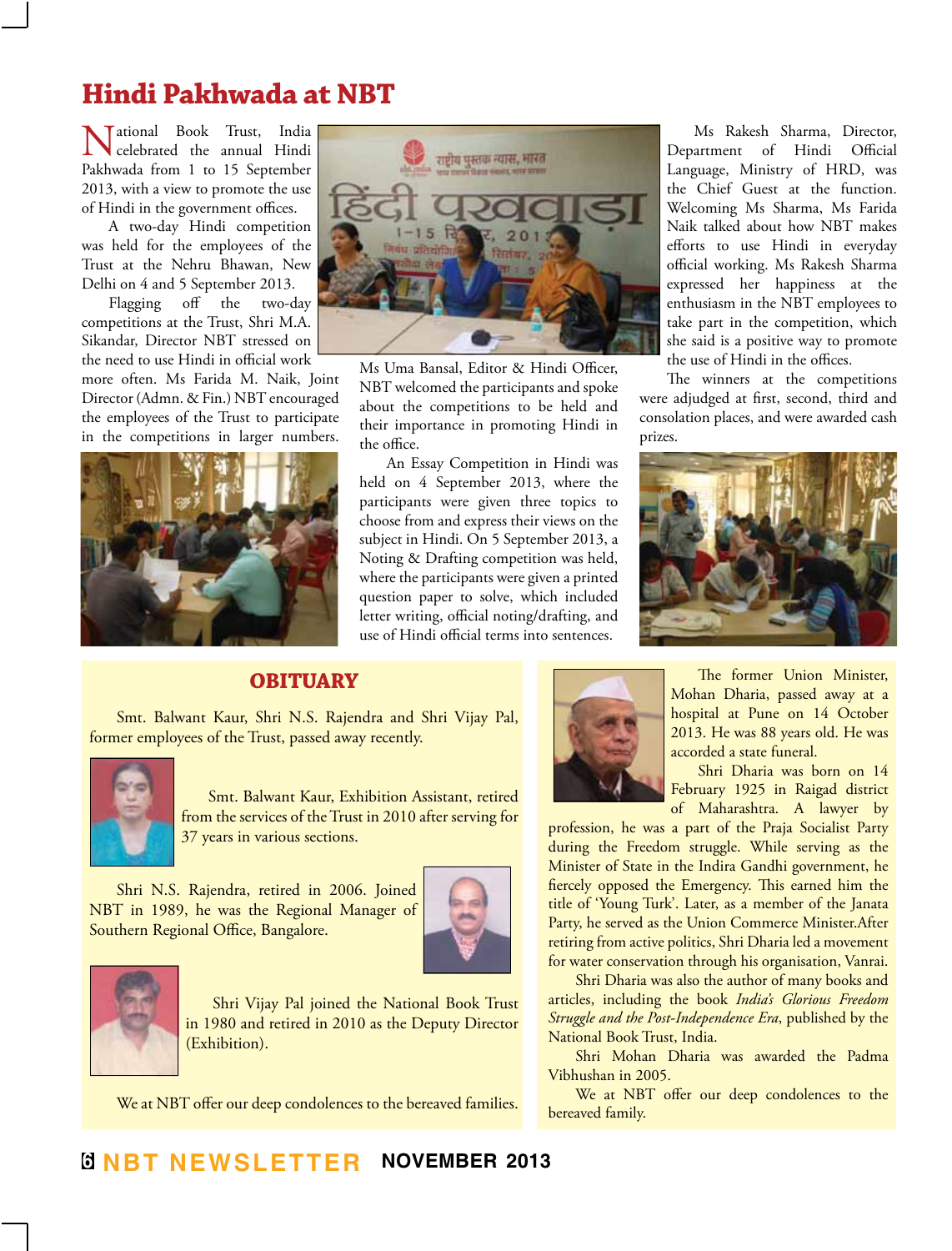# **Kanyakumari Book Fair**

Tational Book Trust, India organized the Kanyakumari Book Fair from 19-28 July 2013 at the S.L.P. School Grounds, Nagercoil. The Fair was organised in collaboration with the District Administration, Kanyakumari.

Dr Vaigai Selvan, Hon'ble Minister for Elementary Education, Govt. of Tamil Nadu inaugurated the Fair, while Shri K.T. Pachaimal,

Hon'ble Minister for Forests inaugurated the NBT stall at the Fair.

Shri S. Nagarajan, IAS, District Collector, delivered the presidential address.

In his address, Shri A. Sethumadhavan,



### **Books for Children**



Chairman, NBT, talked about the initiatives and various activities of the Trust in promoting books and reading in the country.

In his welcome address, Shri M.A. Sikandar, Director NBT, said "Kanyakumari district leads as an example with 100 per cent literacy rate among the districts of Tamil Nadu. And we hope that the people would make the best use of the Fair and benefit from it."

Many literary and cultural events were organised in which many scholars, writers, theatre & film personalities participated. Speakers at these events included: Stalin Gunasekaran, Neela Padmanaban, Thoppil Muhammadu Meeran, Sukumaran, Solomon Pappaiyya, Iraiyanbu IAS, Tamil Selvan, Suki Sivam, S. Venkatesan, Malarvathi, Nellai Kannan, Thamira, Nandalala,

Kanmani Gunasekaran, Samayamoorthy IAS, Arivoli, Shailendra Babu IPS, K. Gnanasambandan, M. Thirumalai, Nanjil Sampath and Sankarlal IAS.

Shri T. Mathan Raj, Tamil editor, NBT, coordinated the event.



14 November, the birthday of Pandit Jawaharlal Nehru, is celebrated as Children's Day all over the country. On this occasion, the NBT, India organises the National Book Week throughout the country. During this week the Trust encourages schools, colleges and other institutions to devote the week for books and involve children in book-related activities. All schools are encouraged to participate in the various activities held during this week.

The Trust publishes a wide variety of books for children. Given below are some of the recent titles. - *Editor*

#### **A Wet Summer Day** Ada Bhansali

A novella for young adults which dwells on a joint family situtation where a lot of issues related to gender, sibling rivalry, social status, etc. crop up but an incident silences all differences. 978-81-237-6555-6; Rs 105

#### **Chotu's Misadventures**

Kumkum Somani Illustrated by Durgadatt Pandey, this informative book for children is about pollution and how it visibly affects our everyday life 978-81-237-6507-5; Rs 30



**Happy 100th Birthday Delhi**

Shashi Shetye

The concept and design of this book has

been developed by Shashi Shetye and it manages to glorify the 100 years of Delhi state 978-81-237-6526-6; Rs 18

**Holiday… Oh No No…**

Jaswinder Kaur Bindra This book presents a situation when the

Sun decides to go on a holiday and there is mess all over the world 978-81-237-6525-9; Rs 25

#### **Magic Islands**

Zai Whitaker

The Andaman and Nicobar Islands have lured many a traveller for its beauty, adventure-packed history and the indigenous tribes. This book talks about all this in a fascinating manner. 978-81-237-6500-6; Rs 110



**Mongoose Becomes King** Baldev Singh 'Baddan' This is an interesting tale about how a little creature Mongoose manages to outwit a mighty animal like the leopard 978-81-237-6595-2; Rs 30

#### **Sammy the Snail**

Roopam Carroll Sammy the snail ventures on a journey to find a friend and is disappointed

till he trips and falls upside down from a mound. A tortoise comes to his rescue and completes the mission of Sammy. 978-81-237-6543-3; Rs 25

#### **Strange Ways of the Honey Bee** S I Farooqi

This book explains the life pattern of bees and how they make honey. 978-81-237-6603-4; Rs 30